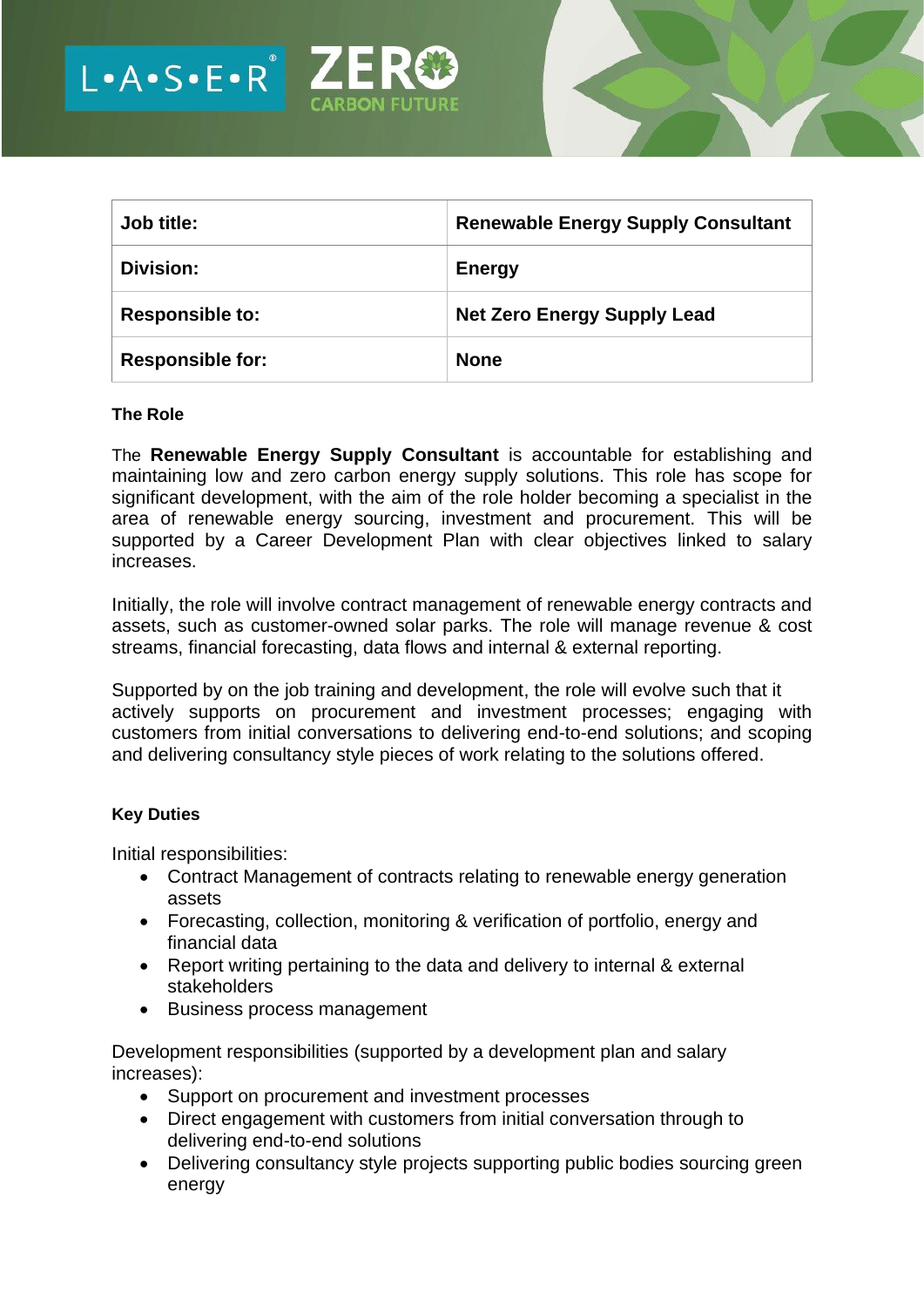



## **Health, Safety & Wellbeing Considerations**

This role involves undertaking duties which include the Health, Safety and wellbeing issues outlined below. Please be aware of these, when considering your suitability for the role.

- Regular use of Screen Display Equipment
- Undertaking work at LASER Offices under current H&S policies
- Driving to customer and supplier sites where required
- Adhering to any local (site specific) health and safety requirements

## **Other duties:**

**Health and Safety:** Adhere to the corporate policy on Health and Safety at work as well as taking responsibility for Health and Safety within the area of your control. **Equality and Diversity:** Work positively in an equal opportunity and diverse environment and respect the unique contribution of every individual. **Environmental Awareness:** To support the organisation's corporate Environment Policy by complying with relevant environmental legislation and carrying out your duties in an environmentally responsible manner.

## **Internal & External Relationships**

#### **Internal:**

Successful internal relationships will need to be developed with:

- Colleagues within the Zero Carbon Future Team
- Colleagues within the Portfolio & Procurement teams (Operational Team)
- All colleagues within the Energy Division
- Commercial Services' Finance, HR and IT teams

## **External:**

Successful external relationships will need to be developed with:

- The Energy Division's existing and potential new customers
- The Energy Division's suppliers and contractors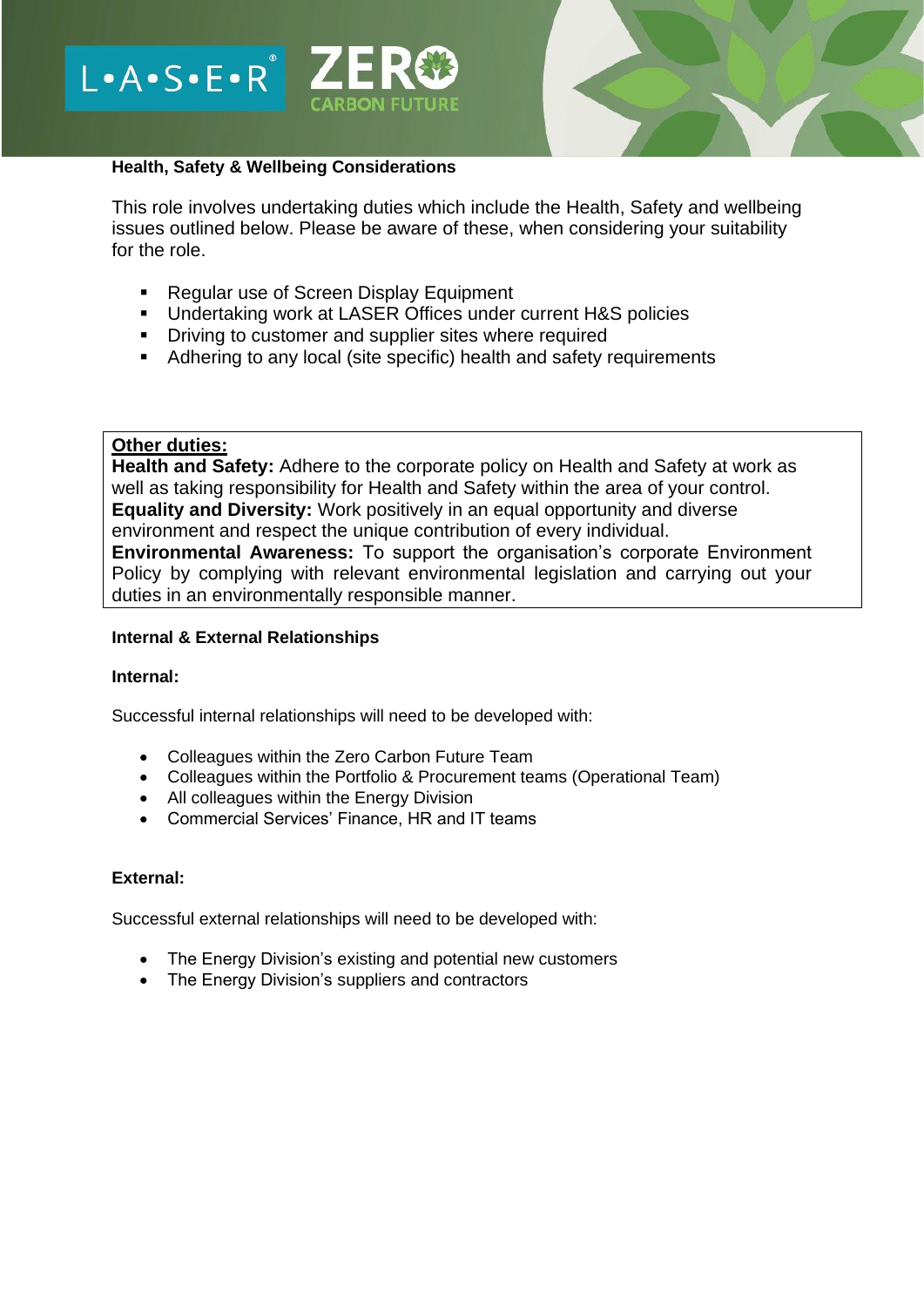



# **Person Specification**

The Person Specification details the necessary skills, qualifications, experience or other attributes needed to carry out the job. Please be aware that your application will be measured against the criteria published below.

| <b>Qualifications / Training</b>                                             | <b>Essential</b> | Desirable |
|------------------------------------------------------------------------------|------------------|-----------|
| Bachelor's Degree (or equivalent) within a<br>technical or financial subject |                  |           |

| <b>Experience / Knowledge</b>                                    | <b>Essential</b> | <b>Desirable</b> |
|------------------------------------------------------------------|------------------|------------------|
| Understanding of the energy industry                             |                  |                  |
| Understanding of public sector procurement<br>rules and practice |                  |                  |
| <b>Managing suppliers</b>                                        |                  |                  |
| Servicing customers                                              |                  |                  |
| Self-sufficient workload management                              |                  |                  |

| <b>Skills / Abilities</b>                                                                                                                                                 | <b>Essential</b> | <b>Desirable</b> |
|---------------------------------------------------------------------------------------------------------------------------------------------------------------------------|------------------|------------------|
| A high level of computer literacy.                                                                                                                                        |                  |                  |
| Highly competent in analysis large volumes of<br>data.                                                                                                                    |                  |                  |
| Ability to communicate complex scenarios<br>and empathise with customers, suppliers and<br>co-workers in order to understand their<br>outlook and deliver joint outcomes. |                  |                  |
| Ability to set own objectives and direct effort<br>to meet goals.                                                                                                         |                  |                  |
| Keen attention to detail.                                                                                                                                                 |                  |                  |